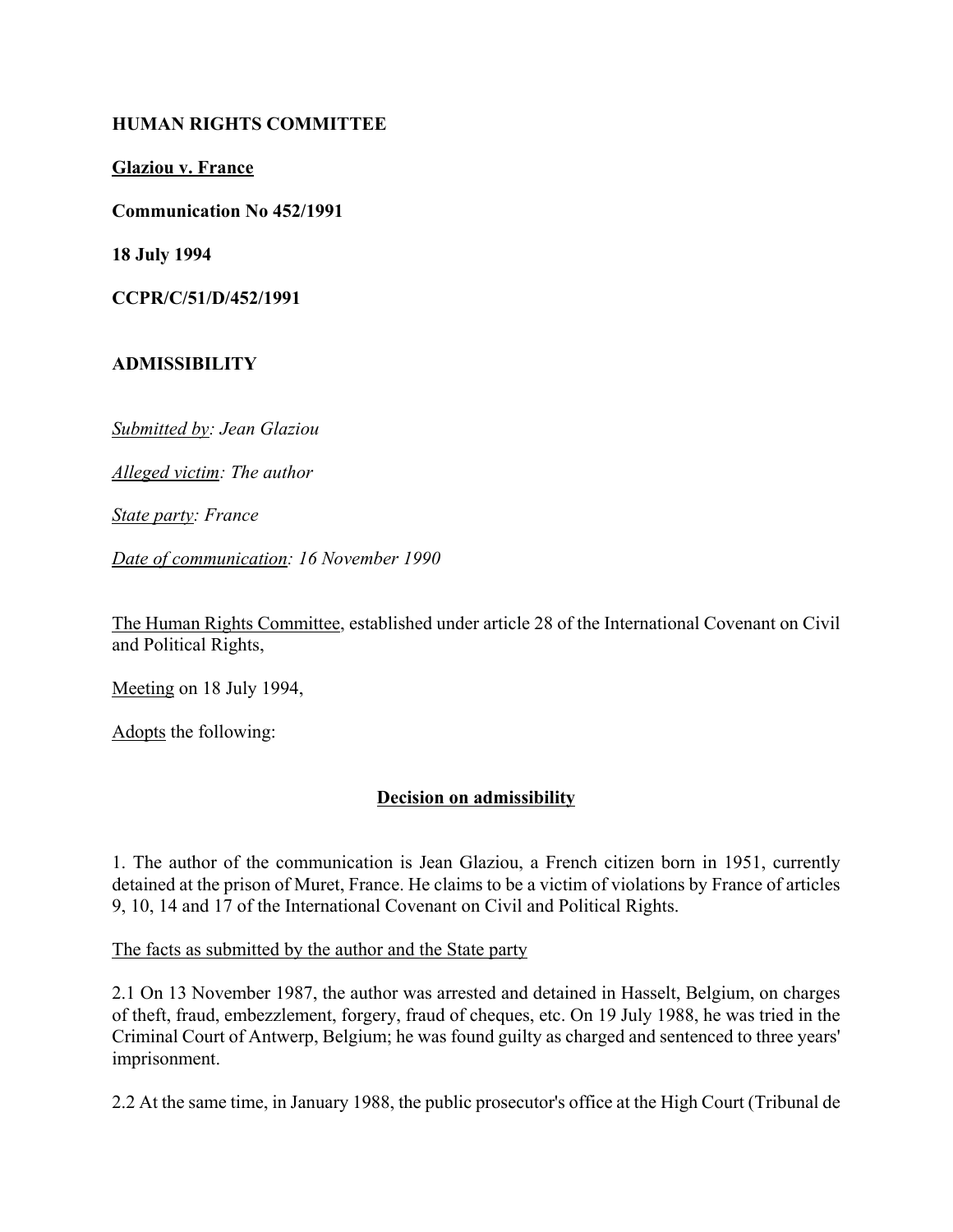grande instance) of Coutances, France, was seized of allegations of similar offences committed by the author in France. On 9 May 1988, the examining magistrate (juge d'instruction) of the High Court of Coutances issued a warrant for the author's arrest; the author was indicted inter alia, for theft, aggravated theft, embezzlement, fraud, forgery and use of forgeries, and several counts of check fraud.

2.3 The district prosecutor forwarded the arrest warrant, together with a request to the Belgian authorities to extradite the author, to the French Ministry of Justice. On 13 June 1988, the latter transmitted the request to the French Ministry for Foreign Affairs, in accordance with article 4 of the French-Belgian Extradition Treaty of 15 August 1874<sup>a</sup>. By a note verbale of 4 April 1989, the Belgian Ministry for Foreign Affairs informed the French Embassy in Brussels that the Government of Belgium was willing to extradite Jean Glaziou to France, but not until he had served part of his prison term in Belgium.

2.4 On 29 May 1989, the author was extradited to France; on 31 May 1989, he was brought before the examining magistrate of Coutances, who ordered his committal. On 27 December 1989, the French Ministry of Justice requested the Belgian authorities to grant an extension to the indictment on which the extradition request had been based, on the ground that new facts had been discovered which resulted in new charges against the author, for which extradition had not been granted.

2.5 The examining magistrate of Coutances issued an extended warrant of arrest on 26 September 1989, which was transmitted through diplomatic channels to the Belgian authorities. On 22 January 1990, the Belgian Ministry for Foreign Affairs informed the French Embassy that the extension of the extradition was granted for the charges appearing on the warrant of 26 September 1989, with the exception of two offences. On 25 May 1990, the examining magistrate referred the author's case to the Criminal Court of Coutances (Tribunal correctionnel), which, on 10 July 1990, sentenced the author to seven years' imprisonment.

2.6 During the period of his provisional detention,  $b$  the author several times appealed against the examining magistrate's orders concerning the prolongation of his detention; these appeals were rejected by the Court of Appeal of Caen. On 17 October 1990, the Court of Appeal of Caen dismissed the author's appeal against conviction and sentence. An appeal against this decision was rejected by the Criminal Chamber of the Court of Cassation (Chambre criminelle de la Cour de cassation) on 20 August 1991.

2.7 On 2 December 1991, the author filed a complaint with the European Commission of Human Rights based on the following grounds: that the international warrant of arrest was null and void; that his extradition was illegal; that all hearings in his case were null and void; that he was tried twice for the same offences; that his defense rights had been violated; that he was not tried within reasonable time; that he was arbitrarily detained; and that he had been subjected to arbitrary and unlawful interference with his private/family life, and correspondence. In July 1992, the author's case was registered before the Commission as case No. 20313/92. On 3 December 1992, the Commission declared the case inadmissible; it found the author's complaints manifestly ill-founded.

# The complaint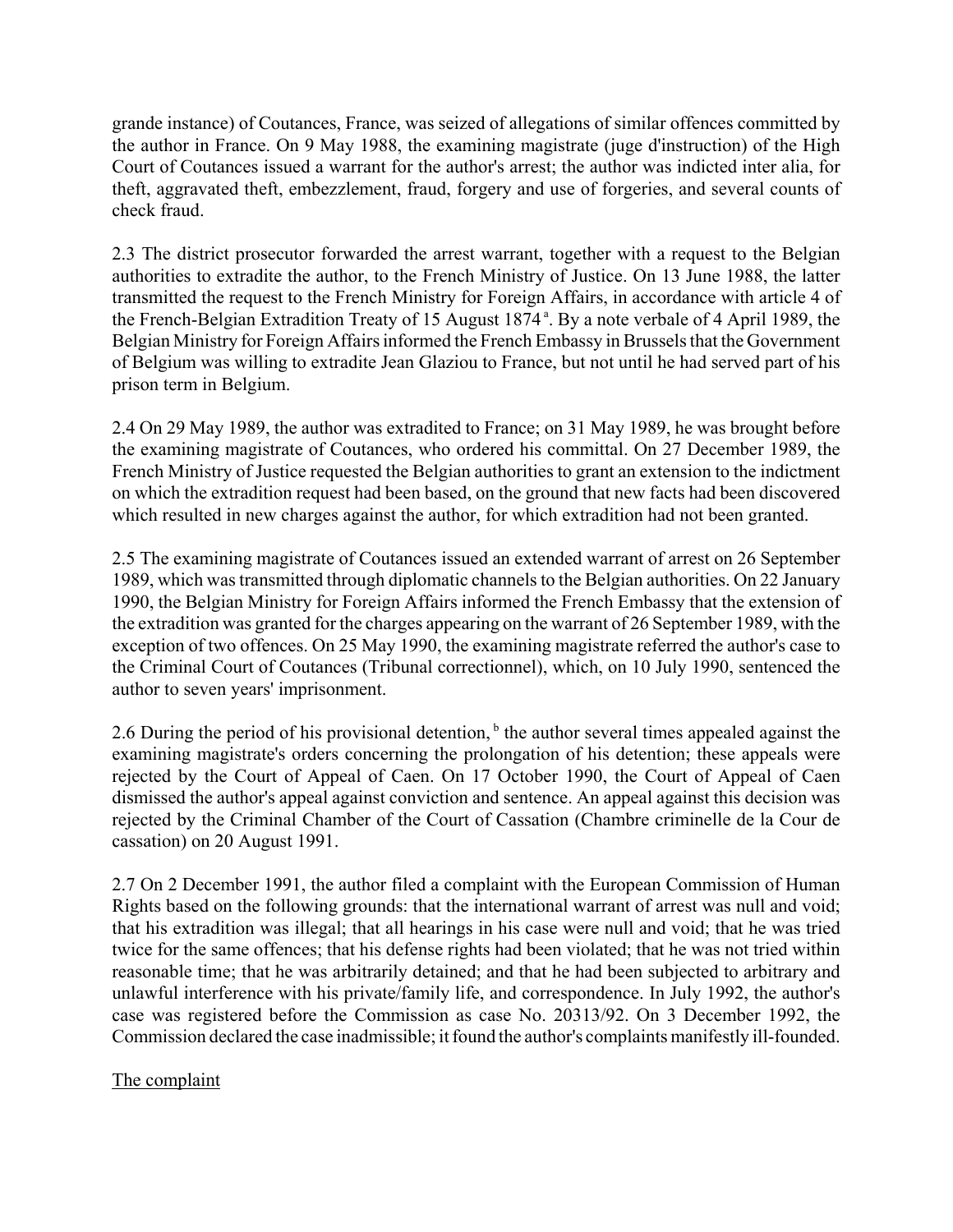3.1 The author alleges procedural irregularities in connection with his extradition to France. He points to the absence of certain documents, which, according to him, are indispensable in the event of extradition<sup>c</sup>. He submits that in extradition cases, only officers of INTERPOL are entitled to hand over an accused to the requesting State, and that in his case no INTERPOL officer was present. He further submits that the extradition request was based upon a text which does not authorize the extradition of persons, <sup>d</sup> and not on the French-Belgian Extradition Treaty. He contends that the request for his extradition was not examined by the competent authorities, but was simply an arrangement between the French and Belgian prosecutors. The same illegal procedure was allegedly followed in the request for extension of the indictment. According to the author, the French-Belgian Extradition Treaty of August 1874 provides that in such cases, permission of the accused is required. He concludes that, because of the irregularities in the extradition procedure, all judicial proceedings against him were null and void, and that he was arbitrarily detained.

3.2 The author points out that he was arrested and detained on 13 November 1987 and that the preliminary investigations in France were opened in early January 1988, but that it took the examining magistrate another two years and four months, that is, until 25 May 1990, to complete the enquiry. He submits that the delay in the preliminary investigations in his case is unreasonable, in particular because he was kept detained. According to the author, there were no reasons to keep him detained; moreover, the period of incarceration is said to be disproportionate to the offences committed, "since he did not use violence, and it only prejudiced those who could financially afford it".

3.3 The author complains that prior to his extradition, he was already found guilty by the prosecutor and the examining magistrate of Coutances, and that the preliminary investigations in his case were merely a formality. He complains that the examining magistrate did not check his alibi and refused to hear witnesses on his behalf. He claims that he was forced to confess guilt and that all magistrates dealing with his case were biased. In this context, he submits that the judges of the Court of Cassation took advantage of the fact that his lawyer was on holiday to rule on his appeal. As to his defense, he claims that his legal aid lawyers were put under considerable pressure by the courts, and that on two occasions his lawyers were not even notified that a hearing was to be held. Furthermore, he submits that the offences he allegedly committed in Switzerland, Belgium and France are "concomitant, connected and inseparable"; since he had already been convicted in Belgium for the offences mentioned in the warrant, the French authorities, by prosecuting him again, violated the principle of non bis in idem.

3.4 The author complains about inhuman treatment; in this context, he submits that his correspondence is intercepted (for example, by the substitute prosecutor of Caen and by an official of the Ministry of Justice). He further complains that his friends and relatives have cut off all contact with him because of certain forms of persecution to which they allegedly have been subjected. He finally alleges that he was hit by warders of the prison at Fresnes, without giving any further details.

3.5 The above is said to amount to violations by France of articles 9, 10, 14 and 17 of the Covenant.

### The State party's information and observations

4.1 By submission of 14 January 1993, the State party points out that, in so far as the author's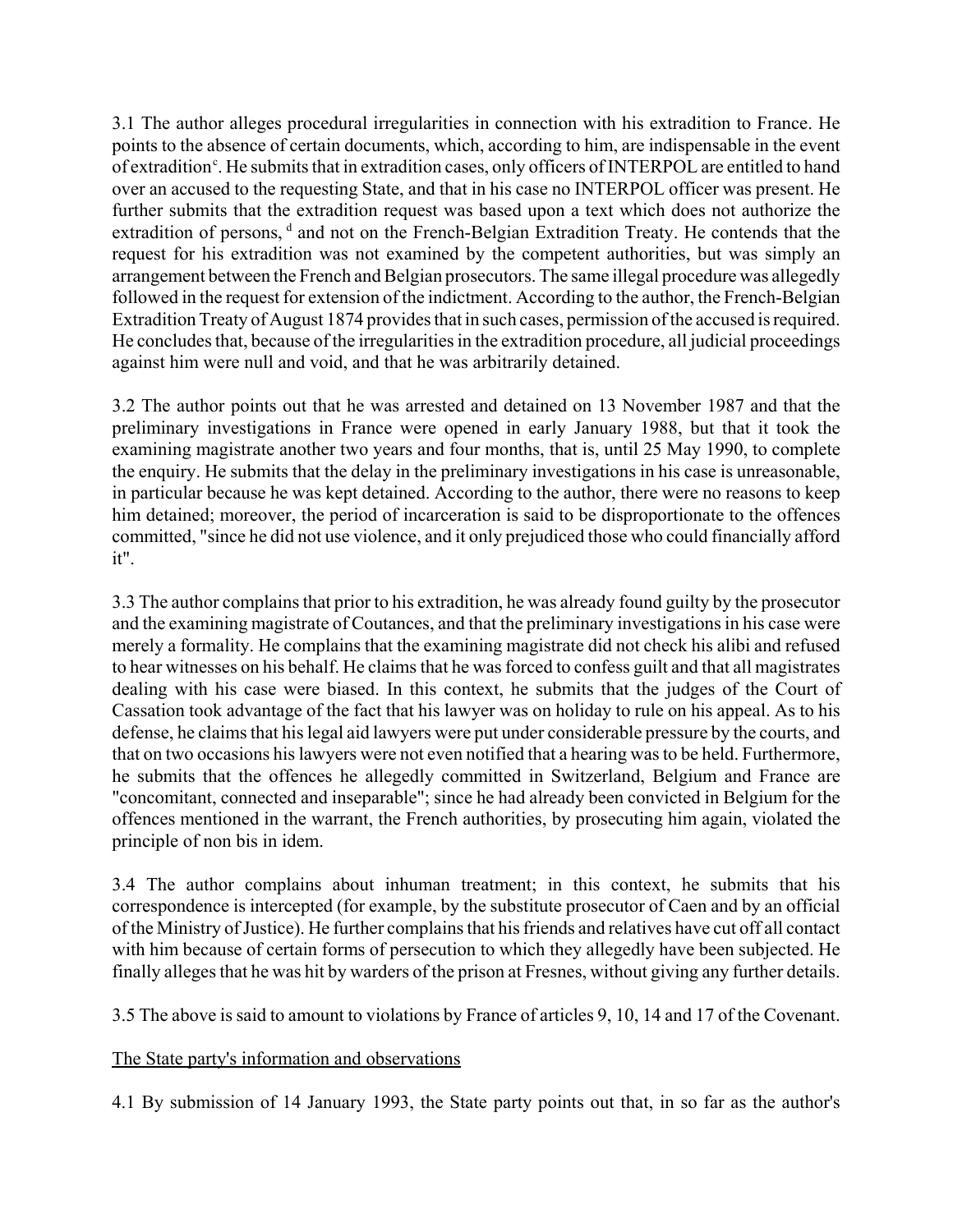complaints about the extradition procedure are directed against Belgium, the communication is inadmissible. It is submitted that, in so far as these claims concern France, they are identical to the claims which were dismissed by the Court of Appeal of Caen on 17 October 1990. The Court found itself precluded from considering these claims under article 385 of the Code of Criminal Procedure, which provides that a defense on procedural grounds (That is, challenges related to the indictment or to a previous procedure) should be presented in court prior to any defense on substantive issues. In the State party's opinion, the incorrect use of a domestic remedy should be equated with a failure to resort to such a remedy. This part of the communication is therefore said to be inadmissible under article 5, paragraph 2 (b), of the Optional Protocol.

4.2 As to the author's complaint that he was punished, in violation of the principle of non bis in idem, for the same offences as those for which he had already been convicted in Belgium, the State party, on the one hand, submits that this claim is inadmissible ratione materiae within the meaning of article 3 of the Optional Protocol. It argues that this part of the communication is incompatible with article 14, paragraph 7, of the Covenant, since this provision only applies to judicial decisions of a single State and not of different States. Reference is made to communication No. 204/1986,<sup>e</sup> where the Committee held that article 14, paragraph 7, prohibits double jeopardy only with regard to an offence adjudicated in a given State. On the other hand, the State party affirms that article 392 of the French Code of Criminal Procedure provides that [in certain cases] no prosecution will take place when the accused shows that he has been finally tried in a foreign country and, in case of conviction, that he has served his sentence or that he has been pardoned. The State party submits that, accordingly, the French courts did address this particular claim and found that none of the facts covered by the indictment had been examined by the Belgium courts.

4.3 As to the author's claim of inhuman treatment because of alleged interception of his correspondence, the State party submits that this argument is incompatible ratione materiae with the provisions of article 10 of the Covenant. Furthermore, the issue of alleged interference with his correspondence was raised by the author during the judicial proceedings against him. The claim was rejected by the judges and the author was advised to initiate civil proceedings. The State party points out that the author has failed to do so, and that this part of the communication is therefore also inadmissible because of non-exhaustion of domestic remedies.

4.4 With regard to the author's complaint about the delay in the judicial proceedings against him, the State party submits that, taking into account the fact that when the preliminary enquiry was opened in France, the author was absent and could therefore not be interrogated by the examining magistrate, and that three jurisdictions were involved in the matter, the criminal proceedings cannot be qualified as unreasonably prolonged. Furthermore, the State party points out that the author was tried on 10 July 1990, that his appeal was heard 3 months later, on 17 October 1990 and that his appeal in cassation was heard on 20 August 1991, that is to say, 10 months later. As to the length of the author's provisional detention, it is submitted that the judicial authorities rejected the author's applications for release because there was a danger that he would abscond and because of his previous criminal record. Furthermore, the period of provisional detention was set off against his sentence. The State party concludes that the above-mentioned claims are an abuse of the right of submission (manifestement abusif), and should be declared inadmissible under article 3 of the Optional Protocol.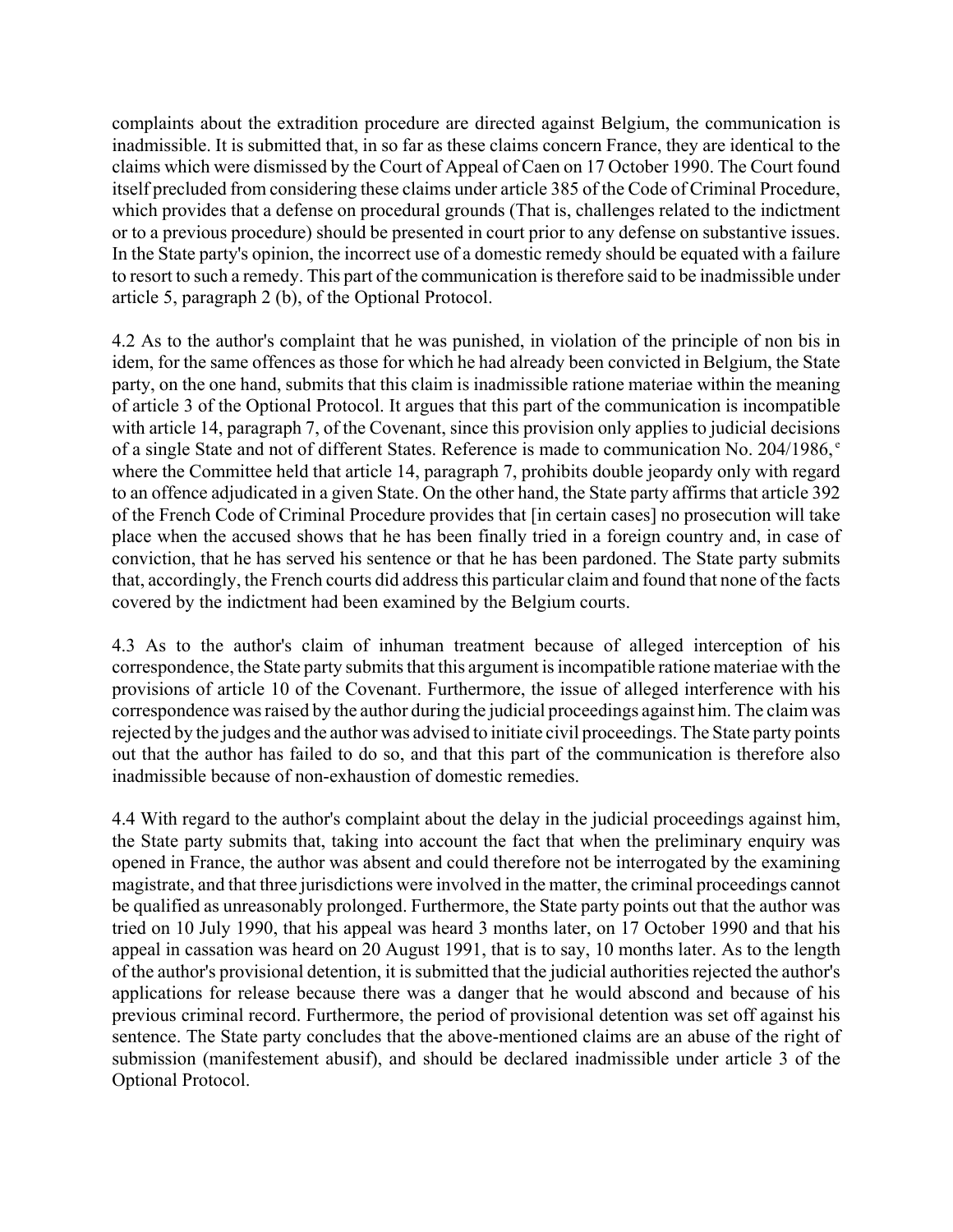5. By submission of 3 March 1993, the author maintains that his extradition was unlawful; he complains that the Court of Appeal and Court of Cassation refused to pronounce themselves on his extradition, and that no documents concerning his extradition have ever been produced.

6. In a further submission, dated 18 October 1993, the State party submits that the communication is inadmissible under article 5, paragraph 2 (a), of the Optional Protocol, as the same matter was already examined and declared inadmissible by the European Commission of Human Rights. It recalls that upon ratifying the Optional Protocol, France entered a reservation in respect of article 5, paragraph 2 (a), to the effect that: "[T]he Human Rights Committee shall not have competence to consider a communication from an individual if the same matter is being or has already been considered under another procedure of international investigation or settlement" ("La France fait une réserve à l'alinéa a) du paragraphe 2 de l'article 5 en précisant que le Comité des droits de l'homme ne sera pas compétent pour examiner une communication émanant d'un particulier si la même question est en cours d'examen ou a déjà été examinée par une autre instance internationale d'enquête ou de règlement"). The State party notes that the claims raised by the author before the European Commission are in substance the same as those placed by him before the Human Rights Committee, and that the provisions of the European Convention for the Protection of Human Rights and Fundamental Freedoms invoked by him are identical to those of the International Covenant on Civil and Political Rights.

### Issues and proceedings before the Committee

7.1 Before considering any claims contained in a communication, the Human Rights Committee must, in accordance with rule 87 of its rules of procedure, decide whether or not it is admissible under the Optional Protocol to the Covenant.

7.2 The Committee has taken note of the State party's argument relating to the applicability of article 5, paragraph 2 (a), of the Optional Protocol. It notes that the author's claim that he was hit by prison warders was not before the European Commission. It considers, however, that the author has failed to substantiate this allegation, for purposes of admissibility. As to the author's remaining allegations, the Committee notes that the author's complaint before the European Commission was based on the same events and facts as the communication that was submitted under the Optional Protocol to the Covenant, and that it raised substantially the same issues; accordingly, the Committee is seized of the "same matter" as the European Commission of Human Rights was, and is, in light of the reservation of France to article 5, paragraph 2 (a), of the Optional Protocol, precluded from considering the author's communication. Finally, as to the author's claim that the French authorities continue to interfere with his correspondence, the Committee notes that the author has failed to exhaust available domestic remedies.

8. The Human Rights Committee therefore decides:

(a) That the communication is inadmissible;

(b) That this decision shall be communicated to the State party and to the author of the communication.